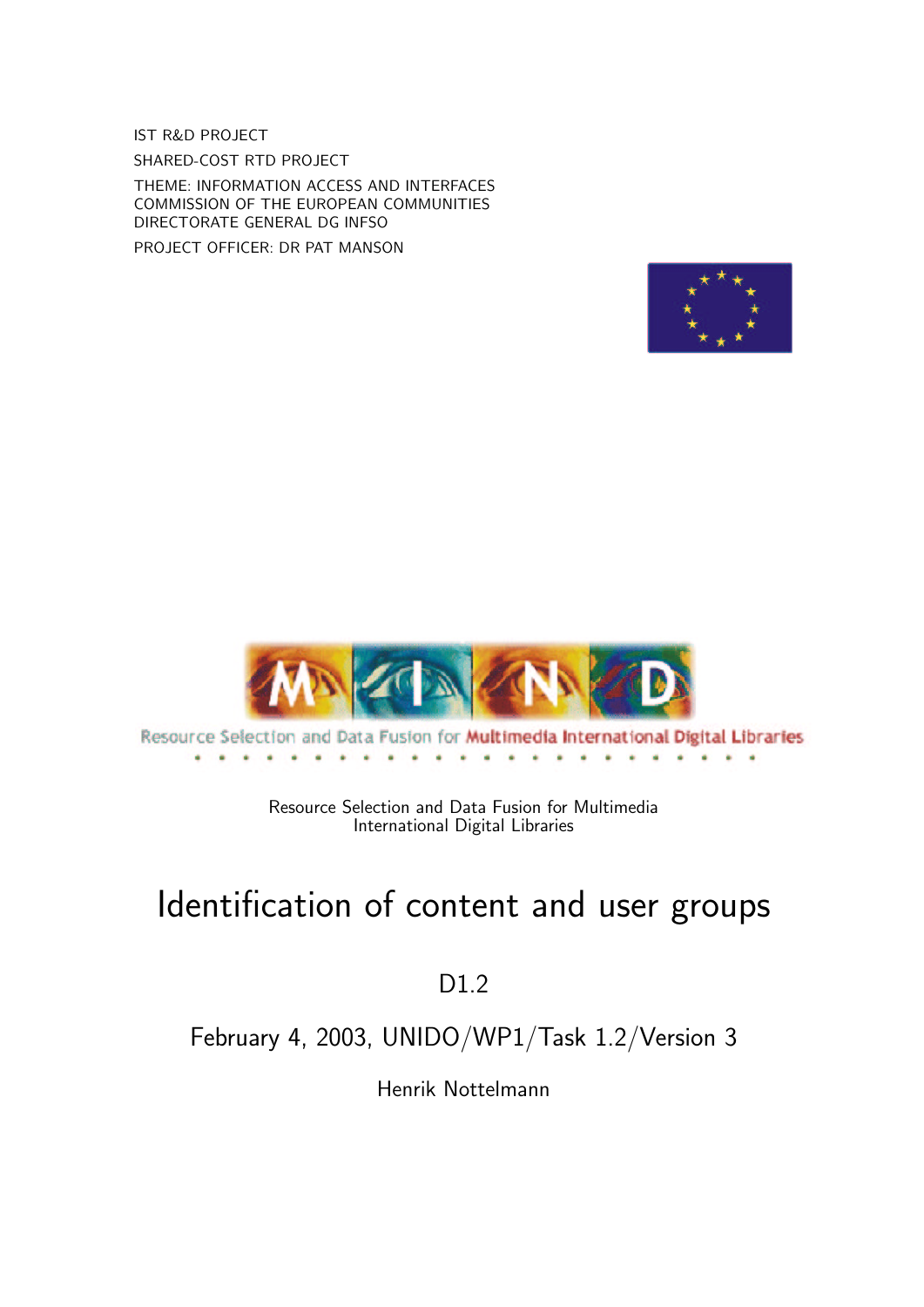#### **D1.2 IDENTIFICATION OF CONTENT AND USER GROUPS**

| <b>IST Project Number</b> | IST-2000-26061                                                                    | Acronym | MIND. |  |  |
|---------------------------|-----------------------------------------------------------------------------------|---------|-------|--|--|
| <b>Full title</b>         | Resource Selection and Data Fusion for Multimedia International Digital Libraries |         |       |  |  |
| <b>EU Project officer</b> | Dr. Pat Manson                                                                    |         |       |  |  |

| <b>Deliverable</b>              | Number $ D1.2 $                                                                                                                                                                                           |                | <b>Name</b>               | Identification of content and user groups |  |                  |                 |  |                                     |  |
|---------------------------------|-----------------------------------------------------------------------------------------------------------------------------------------------------------------------------------------------------------|----------------|---------------------------|-------------------------------------------|--|------------------|-----------------|--|-------------------------------------|--|
| Task                            | Number T12                                                                                                                                                                                                |                | Name                      | Content and user groups                   |  |                  |                 |  |                                     |  |
| <b>Work Package</b>             | Number WP1                                                                                                                                                                                                |                | Name                      | Architecture, Content and Context         |  |                  |                 |  |                                     |  |
| Date of delivery                | Contractual                                                                                                                                                                                               |                | 2001/03/31                |                                           |  | Actual           |                 |  | 2003/04/02                          |  |
| Code name                       | <codename></codename>                                                                                                                                                                                     |                |                           |                                           |  | <b>Version 3</b> | draft $\square$ |  | final ⊠                             |  |
| <b>Nature</b>                   | Specification $\Box$ Tool $\Box$<br>Prototype $\square$<br>Report <b>⊠</b><br>Other:                                                                                                                      |                |                           |                                           |  |                  |                 |  |                                     |  |
| <b>Distribution Type</b>        | Restricted Ø to: Partners, Commission, Reviewers<br>Public $\square$                                                                                                                                      |                |                           |                                           |  |                  |                 |  |                                     |  |
| <b>Authors (Partner)</b>        | Henrik Nottelmann (UNIDO)                                                                                                                                                                                 |                |                           |                                           |  |                  |                 |  |                                     |  |
| <b>Contact Person</b>           | Henrik Nottelmann                                                                                                                                                                                         |                |                           |                                           |  |                  |                 |  |                                     |  |
|                                 | Email                                                                                                                                                                                                     | ni-dortmund.de | nottelmann@ls6.cs.u Phone |                                           |  |                  |                 |  | $+492033792281$ Fax $+492033792549$ |  |
| Abstract<br>(for dissemination) | This is the revised version of D1.2 containing the current state of possible application<br>areas, of digital libraries which could be or are covered by the MIND system and of<br>potential user groups. |                |                           |                                           |  |                  |                 |  |                                     |  |
| <b>Keywords</b>                 | Application areas, Content, Digital Libraries, User groups                                                                                                                                                |                |                           |                                           |  |                  |                 |  |                                     |  |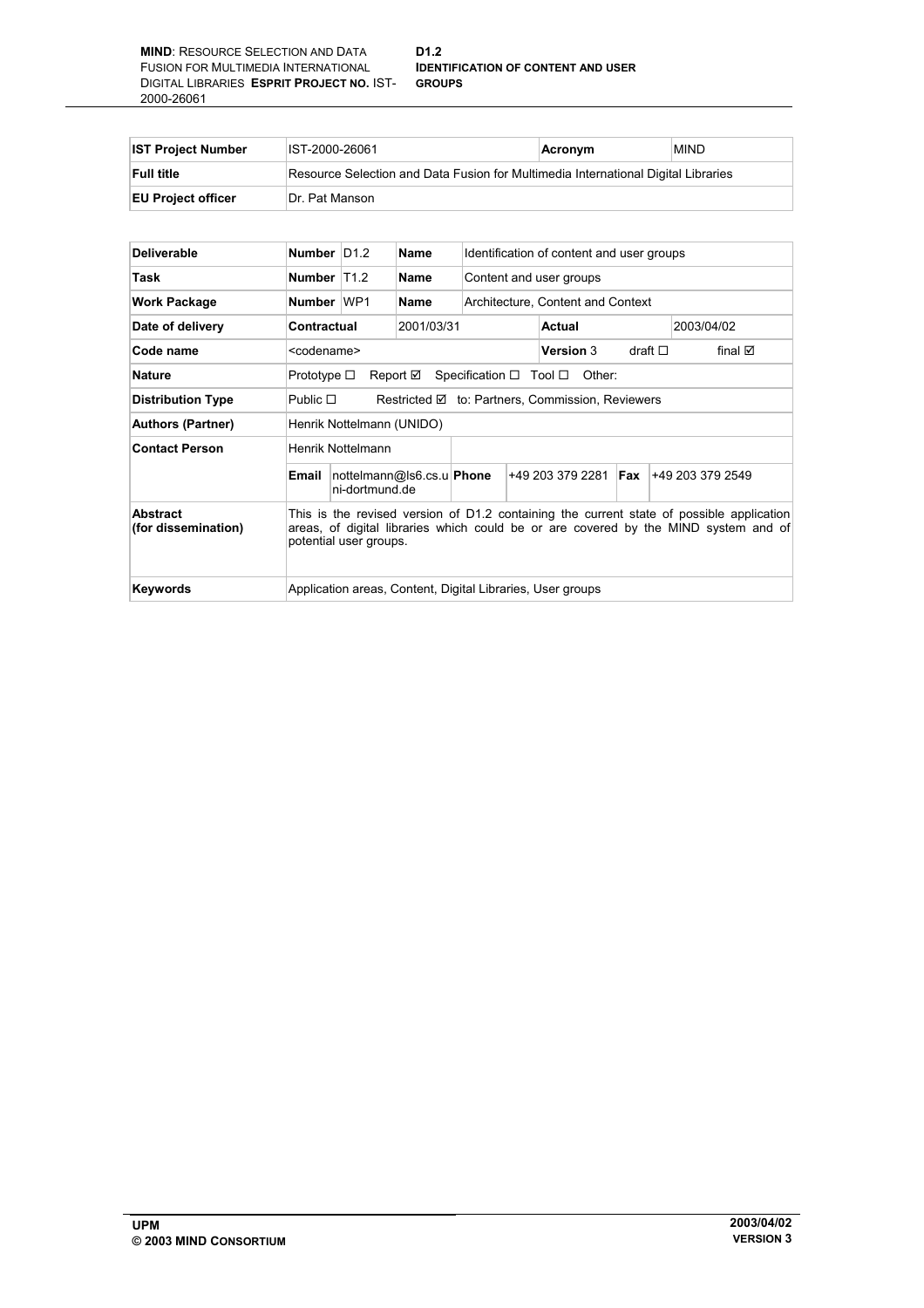# **Contents**

| 1.       |     | Content                                                                                                        | $\mathbf 2$    |
|----------|-----|----------------------------------------------------------------------------------------------------------------|----------------|
|          | 1.1 | Collections for whom a formal agreement is/may be available $\dots \dots \dots \dots$                          | 2              |
|          |     | 1.1.1                                                                                                          | 2              |
|          |     | 1.1.2                                                                                                          | 3              |
|          |     | 1.1.3                                                                                                          | 3              |
|          |     | 1.1.4                                                                                                          | $\overline{4}$ |
|          | 1.2 |                                                                                                                | $\overline{4}$ |
|          |     | 1.2.1                                                                                                          | $\overline{4}$ |
|          |     | 1.2.2                                                                                                          | $\overline{4}$ |
|          | 1.3 | Collections for whom a formal agreement is not required $\dots \dots \dots \dots$                              | $\overline{4}$ |
|          |     | 1.3.1                                                                                                          | $\overline{4}$ |
|          |     | 1.3.2                                                                                                          | 5              |
|          | 1.4 |                                                                                                                | 5              |
|          |     | 1.4.1                                                                                                          | 5              |
|          |     | 1.4.2                                                                                                          | 5              |
| $\bf{2}$ |     | User groups                                                                                                    | 6              |
|          | 2.1 | (Sport) news $\dots \dots \dots \dots \dots \dots \dots \dots \dots \dots \dots \dots \dots \dots \dots \dots$ | 6              |
|          | 2.2 |                                                                                                                | 6              |
|          | 2.3 |                                                                                                                | 6              |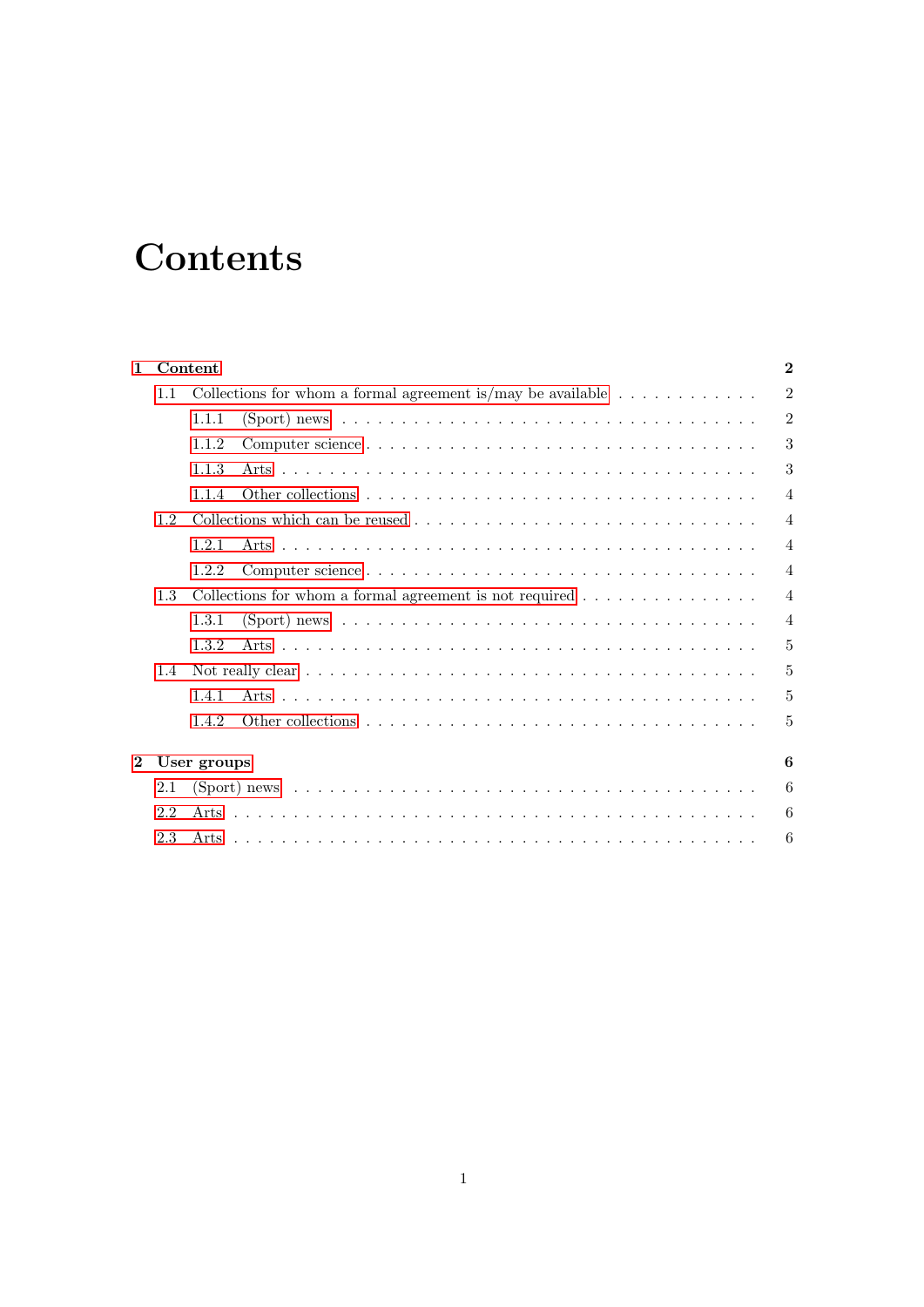## <span id="page-3-0"></span>Chapter 1

# Content

Two possible application areas are worked out:

- 1. (sport) news,
- 2. computer science and
- 3. arts.

Furthermore, there are other collections that might be used for MIND.

We split these collections into three categories:

- 1. collections for whom a formal agreement is/may be available,
- 2. collections for whom it is not possible to establish a formal agreement, but which can be reused w. r. t. general copyright laws and specific license rules, and
- 3. collections for whom a formal agreement is not required at all.

Please note that document (an extension of version 1.2, May 18, 2001) is only a snapshot from the ongoing effort of acquiring new sources (and implementing proxies) and user groups. This document will be extended in the future.

### <span id="page-3-1"></span>1.1 Collections for whom a formal agreement is/may be available

#### <span id="page-3-2"></span>1.1.1 (Sport) news

•  $TREC$ : text, speech

There would be no problems in getting an agreement to use it.

We already split up TREC-123 into 100 collections and developed small search engines and proxies for them.

#### <http://trec.nist.gov>

• Reuters: text, images, speech

USFD has been approved by Reuters Ltd to receive a copy of their "Corpus", comprising all of their electronically gathered news stories for the period of a year (August 1996 - 1997).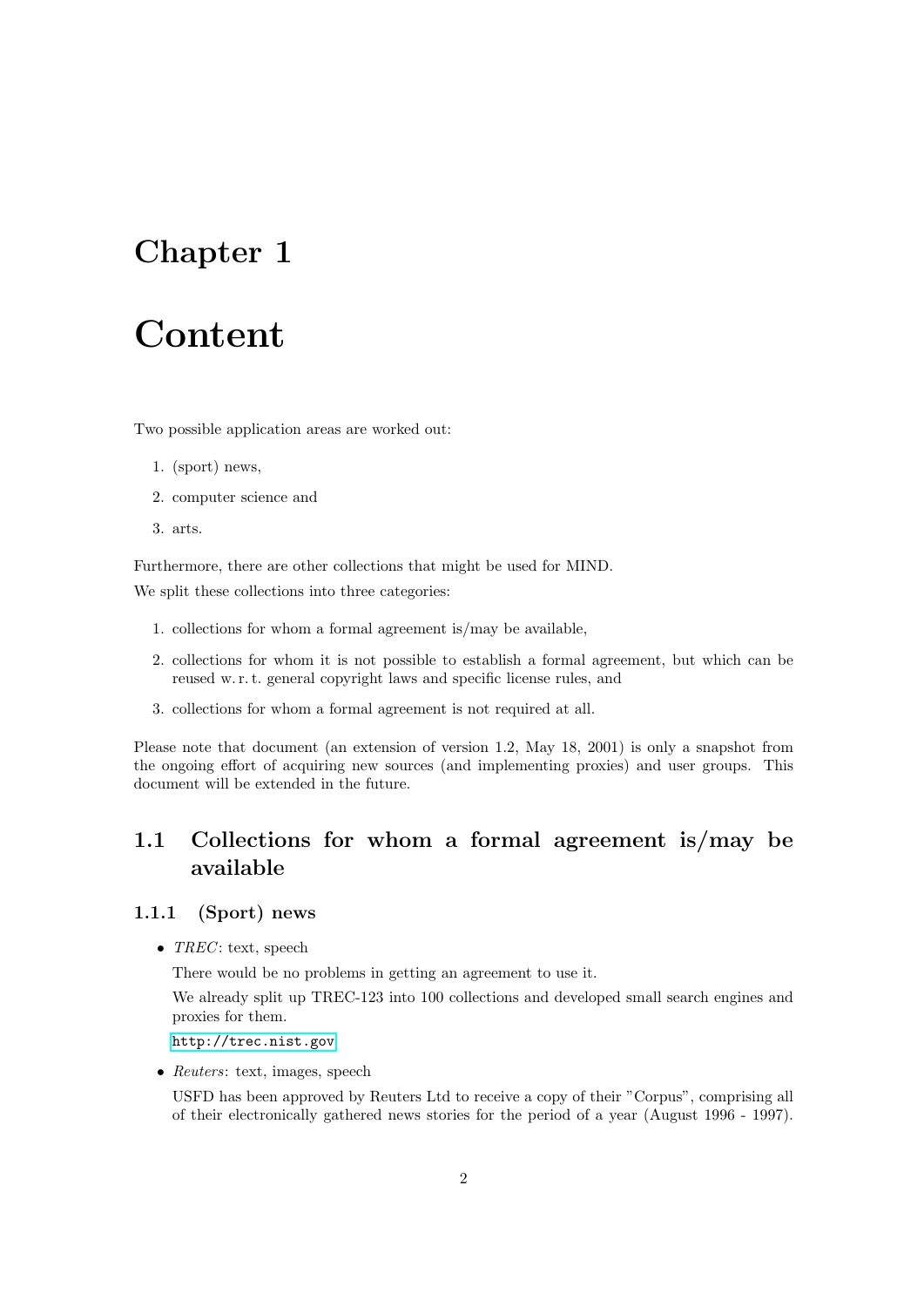It's about 8GByte of XML-formatted news stories. USG has permission for this collection and tries to extend it for MIND.

CMU has the new Reuters data.

<http://xml.coverpages.org/ni2001-03-03-c.html>

• BBC World Service:: text, speech (spoken text)

USFD has permission to use a large BBC speech data base consisting of 3,000 hours of BBC news data growing each day, it would potentially possible to gain access for the rest of the MIND partners. The caveat there is that BBC would likely refuse to allow any part of the collection to be on a public web site.

Furthermore USDF possibly gets an archive of the BBC news online Web site, which will enable USFD to do work on this, but is not sure if USFD will be able to make this available to others though.

<http://www.bbc.co.uk/worldservice/index.shtml>

#### <span id="page-4-0"></span>1.1.2 Computer science

• *Daffodil*: text, facts

Daffodil is an agent-based system combining 12 databases (e.g. ACM DL, Citeseer, DBLP) related to computer science, being developed and implemented at UNIDO (funded by the German funding organisation DFG).

Proxies for the Daffodil wrappers (which provide access to the 12 databases in a uniform way) are under development.

<http://www.daffodil.de>

#### <span id="page-4-1"></span>1.1.3 Arts

• Google: text

Google provides an own SOAP interface for the pure search engine, a licence is available for 1,000 queries per day.

A proxy for Google is completed.

<http://www.google.com>

• Cultural Heritage Bureau for Florence, Pistoia and Prato: images, text

DSI reached a preliminary agreement and will get access to a collection of about 10000 images each one with catalografic (text data) info.

- European Visual Archive: images, textual descriptions (XML) USG got permission to use the data (agreed in principle). <http://www.cultivate-int.org/issue3/eva/>
- London Metropolitan Archives: images, textual descriptions (XML) USG got permission to use the data (agreed in principle). <http://www.corpoflondon.gov.uk/archives/lma/>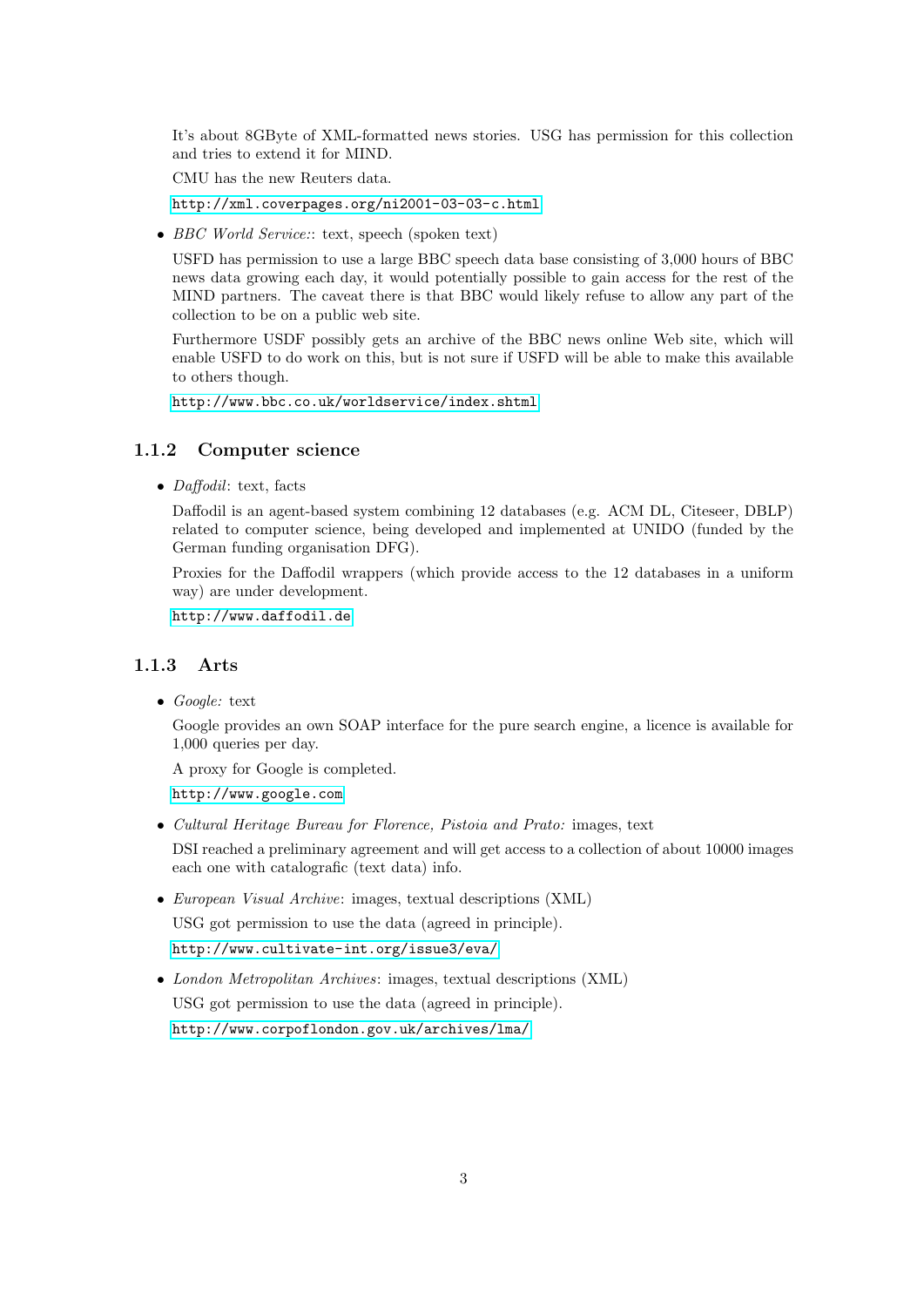#### <span id="page-5-0"></span>1.1.4 Other collections

• Linguistic Data Consortium: text, speech

When the time comes, we can get other collections of data from a number of source, e.g. the Linguistic Data Consortium.

<http://www.ldc.upenn.edu/Obtaining/>

• Internet Movie Database: images, text

USG has contacted the Internet Movie Database, but is still waiting for a reply. <http://uk.imdb.com/>

#### <span id="page-5-1"></span>1.2 Collections which can be reused

#### <span id="page-5-2"></span>1.2.1 Arts

• Web Museum: images (searchable), facts, text annotations

Due to the lack of a formal answer by people responsible for WebMuseum, images from this collection will be used following guidelines specified in the license agreement.

A proxy for the Web Museum is under development.

<http://sunsite.unc.edu/wm/>

#### <span id="page-5-3"></span>1.2.2 Computer science

• *BIBDB*: text, facts

We built several smaller collections from UNIDOs and USGs BIBDB (bibliographic data about computer science publications, used by bibtex) and implemented proxies for them.

#### <span id="page-5-4"></span>1.3 Collections for whom a formal agreement is not required

#### <span id="page-5-5"></span>1.3.1 (Sport) news

- CNN: text, facts, images (searchable via metadata) The CNN articles can be accessed via the web. A proxy (including parsing the HTML pages) is completed. <http://www.cnn.com/>
- *Times online:* text, facts

The articles from Times Online can be accessed via the web. A proxy (including parsing the HTML pages) is completed. <http://www.timesonline.co.uk/>

• SpeechBot: text, facts, speech

SpeechBot is the first internet search site for indexing streaming spoken broadcast audio from multiple sources such as On Point, PBS Online NewsHour, etc. SpeechBot does not store or serve the audio files themselves but provides users with links. Furthermore, transscripts are displayed. It's current index has over 3200 shows, 3500 hours of audio and 20 million words. The index is continually updated.

A proxy for SpeechBot is under development.

<http://speechbot.research.compaq.com/>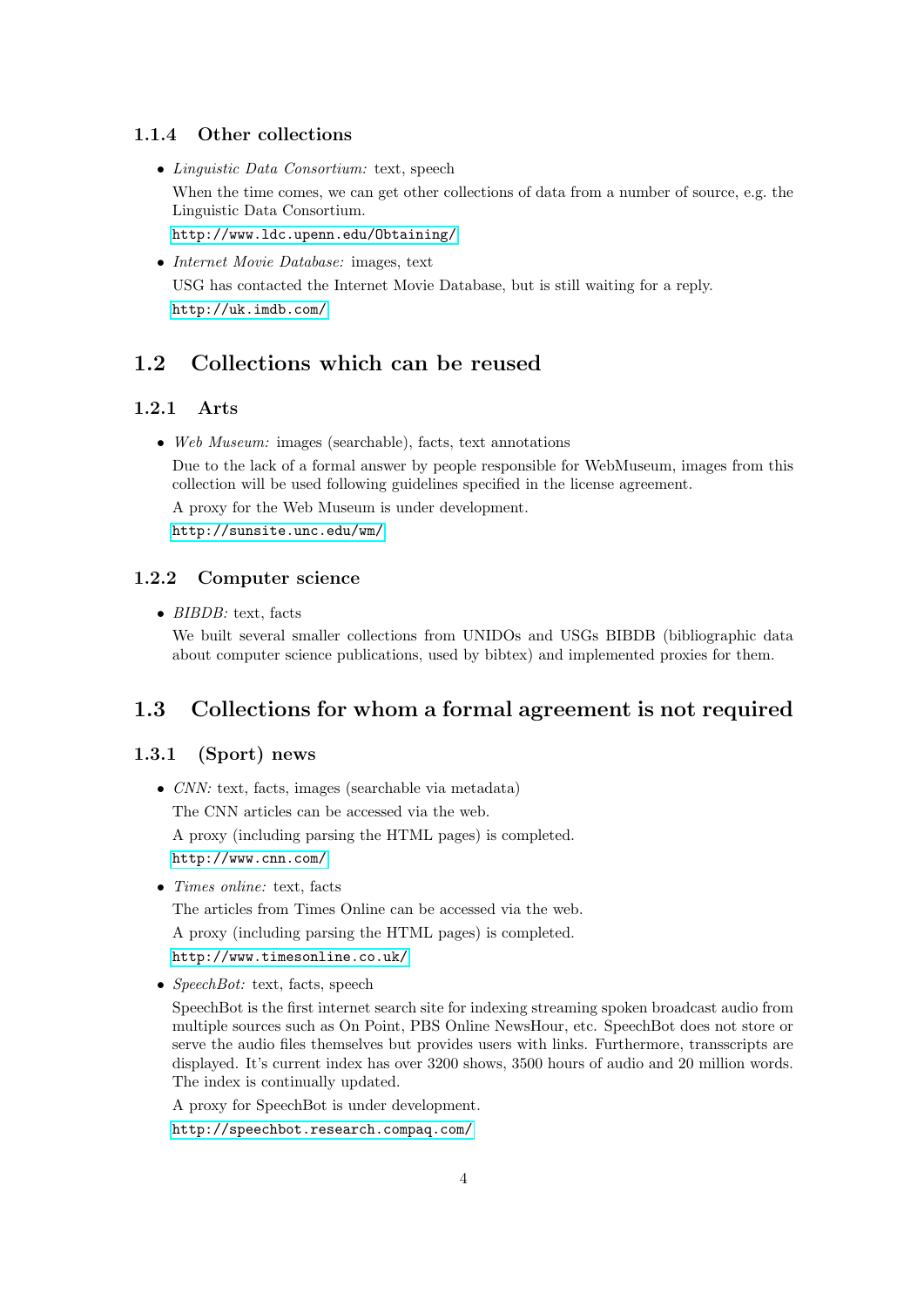#### <span id="page-6-0"></span>1.3.2 Arts

• Web Gallery of Art: text, facts, images (searchable via metadata) The Web Gallery of Art (providing images and metadata about paintings from multiple museums) can be accessed via the web.

A proxy (including parsing the HTML pages) is completed.

<http://gallery.euroweb.hu/>

• National Gallery of Art, Washington DC: text, facts, images (searchable via metadata) The National Gallery of Art, Washington DC (providing images and metadata about paintings from the museums), can be accessed via the web.

A proxy (including parsing the HTML pages) is under development.

<http://www.nga.giv>

• *National Gallery of Art, London:* images, facts, text annotations

London National Gallery of Art, London(providing images and metadata about paintings from the museums), can be accessed via the web. A proxy (including parsing the HTML pages) is under development.

<http://www.nationalgallery.org.uk/>

• Metropolitan Museum of Art, New York: text, facts, images (searchable via metadata) The Metropolitan Museum of Art, New York (providing images and metadata about paintings from the museums), can be accessed via the web.

A proxy (including parsing the HTML pages) is under development.

<http://www.metmuseum.org/>

• *Yahoo! Picture Gallery:* images which support text based search Yahoo! Picture Gallery can be used via the web for free. <http://gallery.yahoo.com>

#### <span id="page-6-1"></span>1.4 Not really clear

#### <span id="page-6-2"></span>1.4.1 Arts

- Vasari Arts Encyclopedias: images Status: unknown
- Giunti Multimedia Arts CDs (USG): images, text, spoken text Status: no reply

#### <span id="page-6-3"></span>1.4.2 Other collections

- 100 years of National Geographic (USG): text, images Status: USG is in contact with the National Geographic Magazine to get access to the text and photos from the CDs.
- Alma Media (USFD): images

Status: USFD tries to get a collection with 20,000 images from a Finish media company. The major problem is to get a answer as they are very busy.